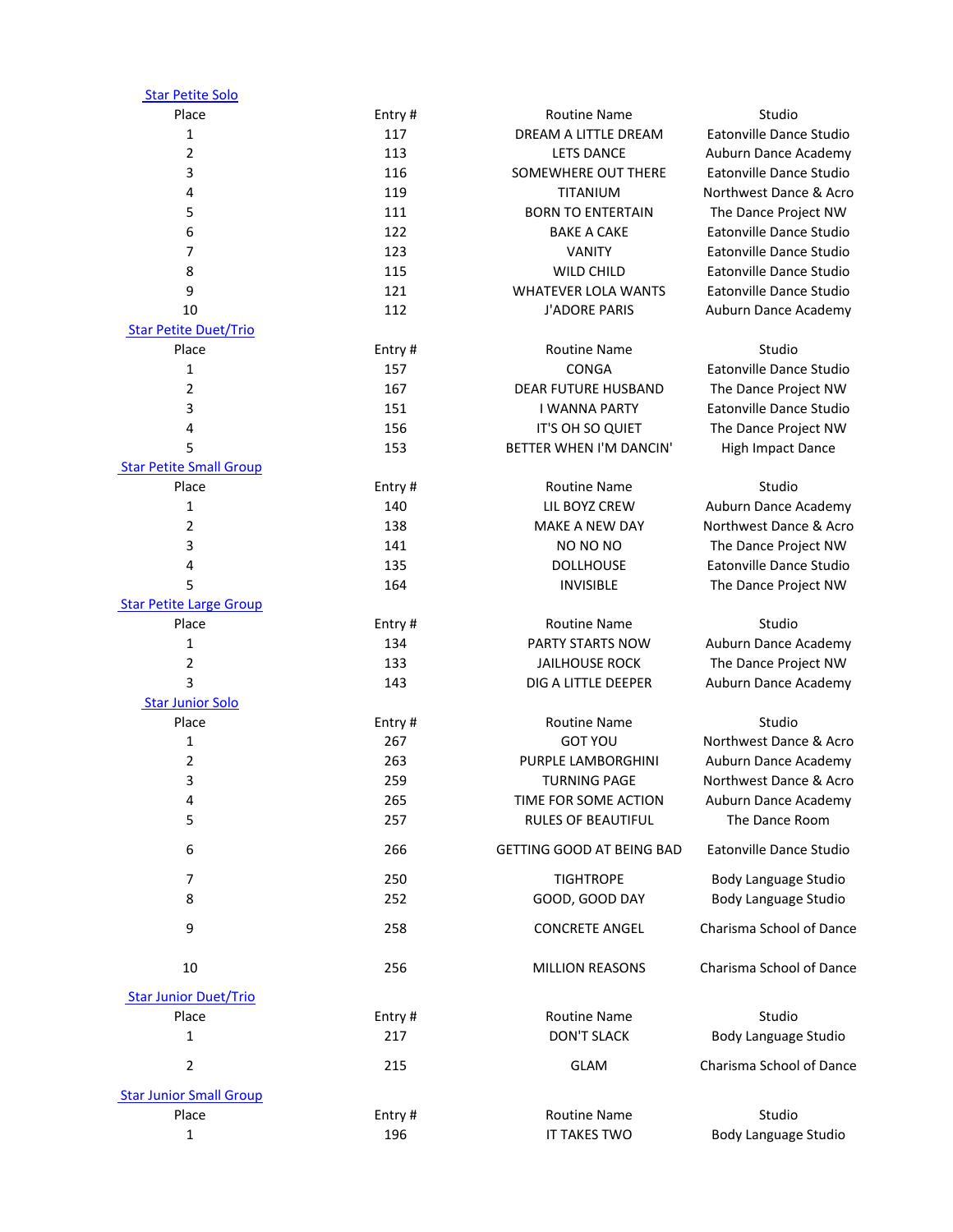| $\mathbf{2}$                    | 189    | MORE LIKE LOVE                | The Dance Room                 |
|---------------------------------|--------|-------------------------------|--------------------------------|
| 3                               | 178    | HEY, HI, HELLO                | The Dance Room                 |
| 4                               | 183    | <b>GROOVE IS IN THE HEART</b> | <b>Allegro Dance Studios</b>   |
| 5                               | 203    | <b>LEGO HOUSE</b>             | Body Language Studio           |
| <b>Star Teen Solo</b>           |        |                               |                                |
| Place                           | Entry# | <b>Routine Name</b>           | Studio                         |
| $\mathbf{1}$                    | 460    | <b>TAKE A HINT</b>            | Charisma School of Dance       |
| $\overline{2}$                  | 461    | <b>FEELING GOOD</b>           | Charisma School of Dance       |
| 3                               | 462    | <b>BROKEN</b>                 | Charisma School of Dance       |
| <b>Star Teen Duet/Trio</b>      |        |                               |                                |
| Place                           | Entry# | <b>Routine Name</b>           | Studio                         |
| $\mathbf 1$                     | 419    | <b>GLORIOUS</b>               | Body Language Studio           |
| $\overline{2}$                  | 422    | ANOTHER DAY IN THE SUN        | Body Language Studio           |
| <b>Star Teen Small Group</b>    |        |                               |                                |
| Place                           | Entry# | <b>Routine Name</b>           | Studio                         |
| $\mathbf{1}$                    | 377    | LONE DIGGER                   | Body Language Studio           |
| <b>Star Senior Solo</b>         |        |                               |                                |
| Place                           | Entry# | <b>Routine Name</b>           | Studio                         |
| <b>Top Score</b>                | 41     | YOU                           | Body Language Studio           |
| <b>Star Senior Small Group</b>  |        |                               |                                |
| Place                           | Entry# | <b>Routine Name</b>           | Studio                         |
| 1                               | 325    | <b>IT'S OK</b>                | The Dance Room                 |
| <b>Star Adult Large Group</b>   |        |                               |                                |
| Place                           | Entry# | <b>Routine Name</b>           | Studio                         |
| $\mathbf{1}$                    | 172    | <b>CLAP YOUR HANDS</b>        | Debbi's Dance, Etc.            |
| <b>Power Petite Solo</b>        |        |                               |                                |
| Place                           | Entry# | <b>Routine Name</b>           | Studio                         |
| 1                               | 129    | A MOTHERS PRAYER              | Northwest Dance & Acro         |
| $\overline{2}$                  | 125    | LET'S DANCE                   | Auburn Dance Academy           |
| 3                               | 127    | HAVING SOME FUN               | Auburn Dance Academy           |
| <b>Power Petite Small Group</b> |        |                               |                                |
| Place                           | Entry# | <b>Routine Name</b>           | Studio                         |
| 1                               | 149    | <b>DERNIERE DANSE</b>         | Northwest Dance & Acro         |
| 2                               | 146    | <b>ANGEL TOWN</b>             | <b>PacWest Performing Arts</b> |
| 3                               | 147    | WAZZUP                        | Auburn Dance Academy           |
| 4                               | 162    | THIS LITTLE BIRD              | <b>Trilogy Dance Company</b>   |
| 5                               | 155    | <b>PUPPY LOVE</b>             | Vibe Dance Studio              |
| <b>Power Petite Duet/Trio</b>   |        |                               |                                |
| Place                           | Entry# | <b>Routine Name</b>           | Studio                         |
| $\mathbf{1}$                    | 163    | SONGBIRD                      | Vibe Dance Studio              |
| <b>Power Junior Small Group</b> |        |                               |                                |
| Place                           | Entry# | <b>Routine Name</b>           | Studio                         |
| $\mathbf{1}$                    | 211    | <b>LOOK ALIVE</b>             | Auburn Dance Academy           |
| $\mathbf 2$                     | 202    | <b>BROKEN</b>                 | Northwest Dance & Acro         |
| 3                               | 197    | AS THE WORLD CAVES IN         | Eatonville Dance Studio        |
| 4                               | 210    | PUMP IT UP                    | Auburn Dance Academy           |
| 5                               | 204    | <b>RAINBOW</b>                | Auburn Dance Academy           |
| 6                               | 190    | <b>OHMIGOD</b>                | Evolution Dance Co.            |
| 7                               | 198    | <b>IMAGINE</b>                | PacWest Performing Arts        |
| 8                               | 192    | LET'S GO                      | Debbi's Dance, Etc.            |
|                                 |        |                               |                                |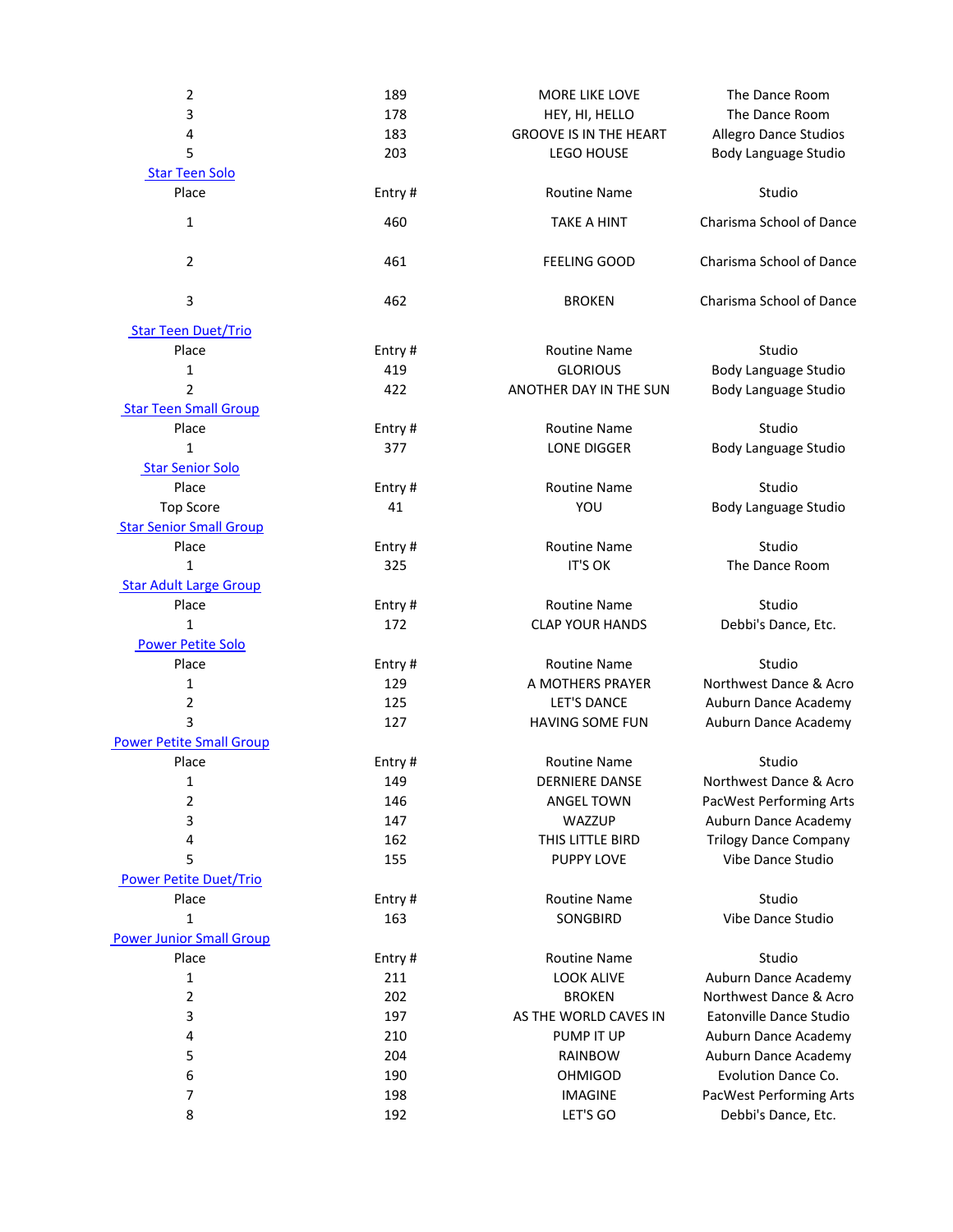| 9                               | 181    | <b>CRAZY LITTLE THING CALLED</b> | Evolution Dance Co.           |
|---------------------------------|--------|----------------------------------|-------------------------------|
|                                 |        | LOVE                             |                               |
| 10                              | 218    | 9 TO 5                           | The Dance Project NW          |
| <b>Power Junior Solo</b>        |        |                                  |                               |
| Place                           | Entry# | <b>Routine Name</b>              | Studio                        |
| $\mathbf 1$                     | 289    | <b>TURNING OUT</b>               | PacWest Performing Arts       |
|                                 |        |                                  | Allegro Performing Arts       |
| $\overline{2}$                  | 279    | HAVE A LITTLE FAITH              | Academy                       |
|                                 |        |                                  | Allegro Performing Arts       |
| 3                               | 298    | <b>EVIL LIKE ME</b>              |                               |
|                                 |        |                                  | Academy                       |
| 4                               | 277    | YELLOW                           | Northwest Dance & Acro        |
| 5                               | 280    | DANCING WITH YOUR GHOST          | Evolution Dance Co.           |
|                                 |        |                                  |                               |
| 6                               | 301    | <b>BURY</b>                      | Eatonville Dance Studio       |
| 7                               | 292    | <b>SKYFALL</b>                   | Auburn Dance Academy          |
| 8                               | 290    | <b>HOLD YOUR BREATHE</b>         | Auburn Dance Academy          |
| 9                               | 278    | HOLD ME LIKE YOU USED TO         | Northwest Dance & Acro        |
| 10                              | 291    | RAIN                             | South Sound Dance             |
| <b>Power Junior Duet/Trio</b>   |        |                                  |                               |
| Place                           | Entry# | <b>Routine Name</b>              | Studio                        |
|                                 |        |                                  | Allegro Performing Arts       |
| 1                               | 241    | <b>BRIDE WARS</b>                |                               |
|                                 |        |                                  | Academy                       |
| 2                               | 174    | <b>RISE UP</b>                   | <b>Issaquah Dance Theatre</b> |
| 3                               | 240    | END OF THE LINE                  | Debbi's Dance, Etc.           |
| 4                               | 243    | POWER OF TWO                     | Debbi's Dance, Etc.           |
| 5                               | 228    | MUSIC IN ME                      | Auburn Dance Academy          |
| 6                               | 223    | <b>NEW DORP NEW YORK</b>         | Evolution Dance Co.           |
| 7                               | 232    | <b>VOLE</b>                      | South Sound Dance             |
| 8                               | 231    | <b>DOWN</b>                      | Northwest Dance & Acro        |
| 9                               | 229    | LIGHT ME UP                      | Evolution Dance Co.           |
| 10                              | 235    | PINEAPPLE PRINCESS               | Debbi's Dance, Etc.           |
| <b>Power Junior Large Group</b> |        |                                  |                               |
| Place                           | Entry# | <b>Routine Name</b>              | Studio                        |
| 1                               | 184    | I WISH                           | Auburn Dance Academy          |
| $\overline{2}$                  | 173    | <b>TELEPHONE</b>                 | Auburn Dance Academy          |
| 3                               | 182    | <b>GET UR FREAK ON</b>           | The Dance Project NW          |
| 4                               |        | WILLOW                           |                               |
|                                 | 176    |                                  | Allegro Dance Studios         |
| 5                               | 194    | DON'T RAIN ON MY PARADE          | The Dance Project NW          |
|                                 |        |                                  |                               |
| <b>Power Teen Solo</b>          |        |                                  |                               |
| Place                           | Entry# | <b>Routine Name</b>              | Studio                        |
| 1                               | 487    | SURVIVING                        | The Dance Room                |
| 2                               | 488    | YOU SHOULD SEE ME IN A           | Debbi's Dance, Etc.           |
|                                 |        | <b>CROWN</b>                     |                               |
|                                 |        |                                  | Allegro Performing Arts       |
| 3                               | 484    | DESTINED TO BE                   | Academy                       |
| 4                               | 478    | STILL HAVE YOU                   | Eatonville Dance Studio       |
| 5                               | 469    | <b>SOUL SISTER</b>               | Auburn Dance Academy          |
| 6                               | 496    | THE WORLD WE MADE                | The Dance Project NW          |
| 7                               | 475    | <b>ANOTHER LIFETIME</b>          | Evolution Dance Co.           |
|                                 | 492    |                                  | The Dance Room                |
| 8                               |        | <b>APPLE JUICE</b>               |                               |
| 9                               | 491    | <b>DESPERADO</b>                 | The Dance Room                |
| 10                              | 494    | <b>EXOTHERMIC</b>                | Auburn Dance Academy          |
| <b>Power Teen Duet/Trio</b>     |        |                                  |                               |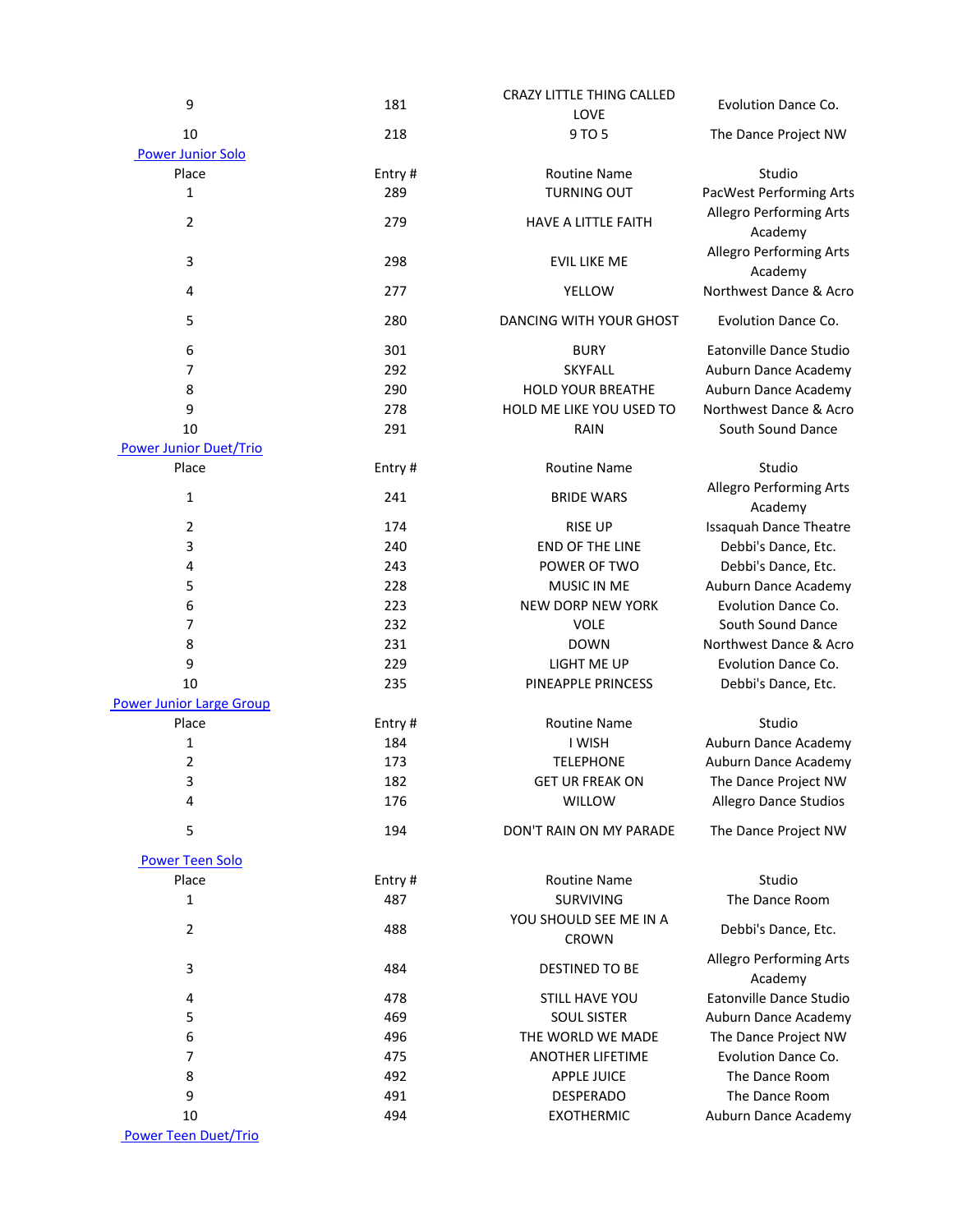| Place                             | Entry# | <b>Routine Name</b>        | Studio                        |
|-----------------------------------|--------|----------------------------|-------------------------------|
| 1                                 | 436    | <b>FLASHING LIGHTS</b>     | Evolution Dance Co.           |
| 2                                 | 434    | <b>EVERY NIGHT</b>         | The Dance Room                |
| 3                                 | 432    | <b>MUDDY WATERS</b>        | The Dance Room                |
| 4                                 | 428    | <b>BRAVE</b>               | <b>Island Dance</b>           |
| 5                                 | 441    | <b>TURN TO STONE</b>       | The Dance Project NW          |
| 6                                 | 425    | <b>TIGHT ROPE</b>          | Auburn Dance Academy          |
| $\overline{7}$                    | 424    | <b>FEELING GOOD</b>        | Eatonville Dance Studio       |
| 8                                 | 439    | WE SHARE EVERYTHING        | Debbi's Dance, Etc.           |
| 9                                 | 435    | CALIFORNIA LOVE            | The Dance Project NW          |
| 10                                | 429    | <b>LOVELY DAY</b>          | Evolution Dance Co.           |
| <b>Power Teen Small Group</b>     |        |                            |                               |
| Place                             | Entry# | <b>Routine Name</b>        | Studio                        |
| $\mathbf 1$                       | 411    | ALL BOYZ CREW              | Auburn Dance Academy          |
| 2                                 | 402    | <b>GIMME THAT BASS</b>     | Auburn Dance Academy          |
| 3                                 | 389    | <b>CREATOR</b>             | The Dance Room                |
| 4                                 | 408    | <b>FALLING INTO LOVE</b>   | The Dance Room                |
| 5                                 | 400    | <b>FAITHFULLY</b>          | The Dance Room                |
| 6                                 | 403    | <b>BOYZ CREW</b>           | Auburn Dance Academy          |
| $\overline{7}$                    | 410    | <b>DON'T EVEN</b>          | Evolution Dance Co.           |
| 8                                 | 382    | <b>SEASONS OF LOVE</b>     | Auburn Dance Academy          |
| 9                                 | 381    | IN THE BEGINNING           | Charisma School of Dance      |
| 10                                | 397    | <b>SERENITY PRAYER</b>     | Evolution Dance Co.           |
| <b>Power Teen Large Group</b>     |        |                            |                               |
| Place                             | Entry# | <b>Routine Name</b>        | Studio                        |
| 1                                 | 374    | THE JUNGLE BOOK            | Auburn Dance Academy          |
| $\mathbf 2$                       | 375    | <b>HARD KNOCK LIFE</b>     | The Dance Room                |
| 3                                 | 412    | <b>DIAMOND HEIST</b>       | The Dance Project NW          |
| 4                                 | 371    | AMERICANO                  | The Dance Project NW          |
| 5                                 | 392    | <b>MYSTERY LADIES</b>      | The Dance Project NW          |
| <b>Power Teen Line/Production</b> |        |                            |                               |
| Place                             | Entry# | <b>Routine Name</b>        | Studio                        |
| <b>Top Score</b>                  | 370    | YOU WILL BE FOUND          | Debbi's Dance, Etc.           |
| <b>Power Senior Solo</b>          |        |                            |                               |
| Place                             | Entry# | <b>Routine Name</b>        | Studio                        |
| $\mathbf{1}$                      | 50     | <b>UNCHAINED MELODY</b>    | Eatonville Dance Studio       |
| $\mathbf 2$                       | 49     | THE SPIRAL                 | Evolution Dance Co.           |
| 3                                 | 53     | <b>IRIS</b>                | Eatonville Dance Studio       |
| 4                                 | 58     | <b>SURPRISE YOUSELF</b>    | The Dance Room                |
| 5                                 | 48     | <b>EVERYWHERE I GO</b>     | The Dance Project NW          |
| 6                                 | 42     | <b>ELEVEN</b>              | Body Language Studio          |
| 7                                 | 67     | <b>BODY</b>                | The Dance Room                |
| 8                                 | 61     | <b>DISCONNECTED</b>        | <b>Issaquah Dance Theatre</b> |
| 9                                 | 68     | <b>BREATH OF FRESH AIR</b> | The Company Space             |
| 10                                | 62     | YOU LOST ME                | The Dance Project NW          |
| <b>Power Senior Duet/Trio</b>     |        |                            |                               |
| Place                             | Entry# | <b>Routine Name</b>        | Studio                        |
| $\mathbf 1$                       | 356    | THREE BEDROOM HOUSE        | Debbi's Dance, Etc.           |
| 2                                 | 344    | SUMMER                     | Body Language Studio          |
| 3                                 | 355    | <b>SKATE</b>               | Body Language Studio          |
| 4                                 | 345    | <b>WEAPON OF CHOICE</b>    | High Impact Dance             |
| 5                                 | 350    | NEVER BE LIKE YOU          | Eatonville Dance Studio       |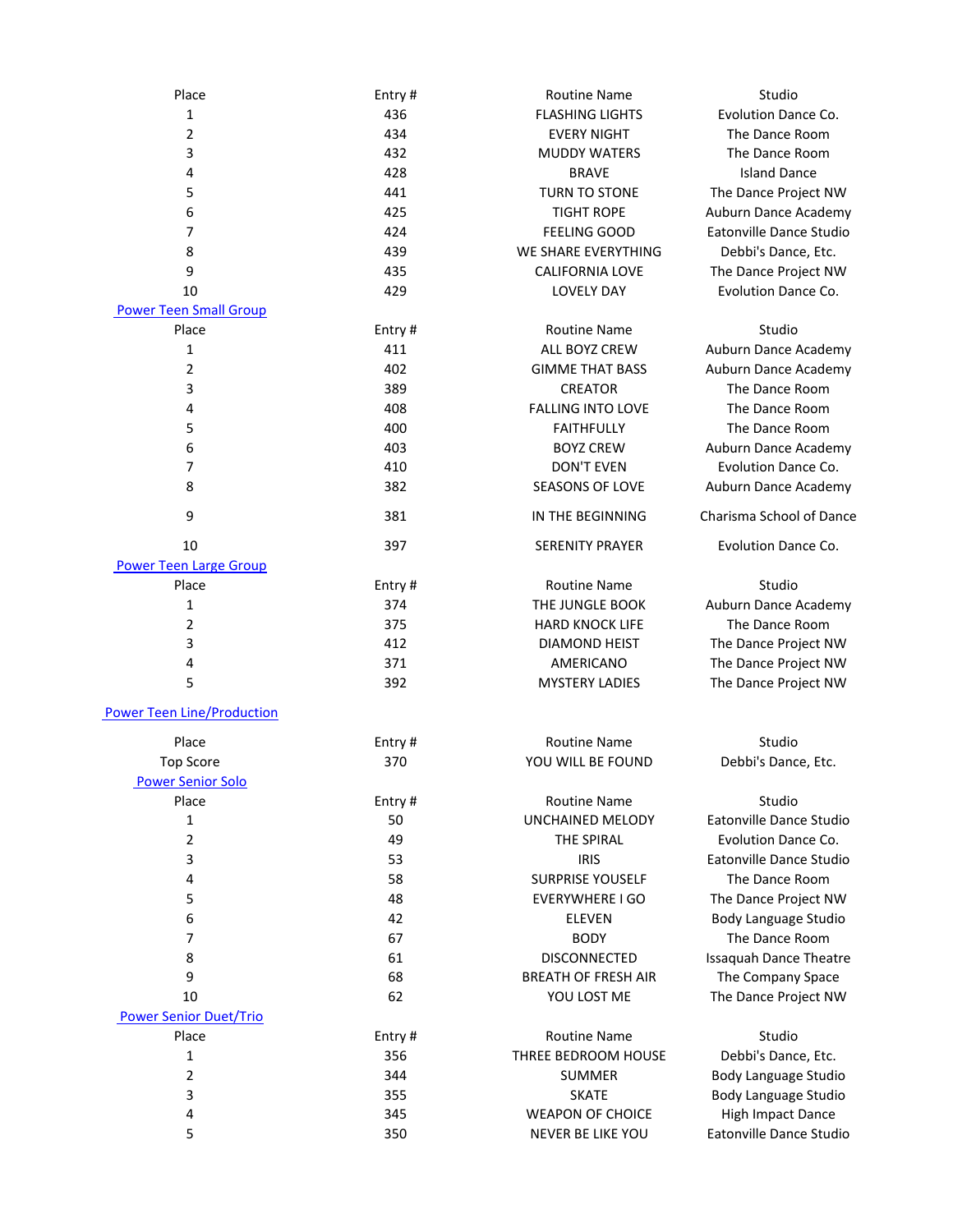| <b>Power Senior Small Group</b>     |                |                         |                         |
|-------------------------------------|----------------|-------------------------|-------------------------|
| Place                               | Entry#         | <b>Routine Name</b>     | Studio                  |
| 1                                   | 332            | <b>INTO THE UNKNOWN</b> | Body Language Studio    |
| 2                                   | 321            | <b>HAPPY DANCE</b>      | Debbi's Dance, Etc.     |
| 3                                   | 319            | <b>LOVELY DAY</b>       | Body Language Studio    |
| 4                                   | 328            | <b>PARIS</b>            | Eatonville Dance Studio |
| 5                                   | 341            | <b>HEIST</b>            | Debbi's Dance, Etc.     |
| <b>Power Senior Large Group</b>     |                |                         |                         |
| Place                               | Entry#         | <b>Routine Name</b>     | Studio                  |
| 1                                   | 322            | YOU WANT THIS           | The Dance Project NW    |
| 2                                   | 315            | <b>HOME</b>             | Debbi's Dance, Etc.     |
|                                     |                |                         |                         |
| <b>Power Senior Line/Production</b> |                |                         |                         |
| Place                               | Entry#         | <b>Routine Name</b>     | Studio                  |
| 1                                   | 354            | <b>GOT ME SWERVIN'</b>  | The Dance Project NW    |
| <b>Energy Petite Solo</b>           |                |                         |                         |
| Place                               | Entry#         | <b>Routine Name</b>     | Studio                  |
| 1                                   | 130            | <b>STAND BY ME</b>      | Northwest Dance & Acro  |
| <b>Energy Petite Duet/Trio</b>      |                |                         |                         |
| Place                               | Entry#         | <b>Routine Name</b>     | Studio                  |
| <b>Top Score</b>                    | 171            | MY BOYFRIEND'S BACK     | Vibe Dance Studio       |
| <b>Energy Petite Small Group</b>    |                |                         |                         |
| Place                               | Entry#         | <b>Routine Name</b>     | Studio                  |
| <b>Top Score</b>                    | 148            | <b>BANG BANG</b>        | Vibe Dance Studio       |
| <b>Energy Petite Large Group</b>    |                |                         |                         |
| Place                               | Entry#         | <b>Routine Name</b>     | Studio                  |
|                                     |                | A DREAM IS A WISH YOUR  |                         |
| <b>Top Score</b>                    | 142            | <b>HEART MAKES</b>      | Vibe Dance Studio       |
| <b>Energy Junior Solo</b>           |                |                         |                         |
| Place                               | Entry#         | <b>Routine Name</b>     | Studio                  |
| 1                                   | 309            | THE SINGERS CHILDHOOD   | South Sound Dance       |
| 2                                   | 308            | <b>BRAVE</b>            | Vibe Dance Studio       |
| 3                                   | 304            | <b>IMPOSSIBLE</b>       | Northwest Dance & Acro  |
| 4                                   | 305            | <b>GROWN</b>            | Vibe Dance Studio       |
| 5                                   | 313            | <b>GAME OF SURVIVAL</b> | The Dance Project NW    |
| <b>Energy Junior Duet/Trio</b>      |                |                         |                         |
| Place                               | Entry#         | <b>Routine Name</b>     | Studio                  |
| 1                                   | 248            | HANG ON A LITTLE LONGER | Vibe Dance Studio       |
| 2                                   | 245            | SAFE AND SOUND          | Northwest Dance & Acro  |
| 3                                   | 249            | <b>BROKENHEARTED</b>    | Vibe Dance Studio       |
| 4                                   | 242            | DON'T GO YET            | Vibe Dance Studio       |
| 5                                   | 238            | <b>FALLING FOR YA</b>   | Vibe Dance Studio       |
| <b>Energy Junior Small Group</b>    |                |                         |                         |
|                                     |                |                         |                         |
| Energy                              |                |                         |                         |
| Place                               | Entry#         | <b>Routine Name</b>     | Studio                  |
| <b>Top Score</b>                    | 209            | <b>MISDEMEANOR</b>      | Vibe Dance Studio       |
| <b>Energy Junior Large Group</b>    |                |                         |                         |
| Place                               | Entry#         | <b>Routine Name</b>     | Studio                  |
| 1                                   | 195            | <b>GROWING PAINS</b>    | Vibe Dance Studio       |
| <b>Energy Teen Solo</b>             |                |                         |                         |
| Place                               | Entry#         | <b>Routine Name</b>     | Studio                  |
| 1                                   | 14             | LEAVE A LIGHT ON        | Vibe Dance Studio       |
| 2                                   | $\overline{7}$ | NAILS, HAIR, HIPS HEELS | Auburn Dance Academy    |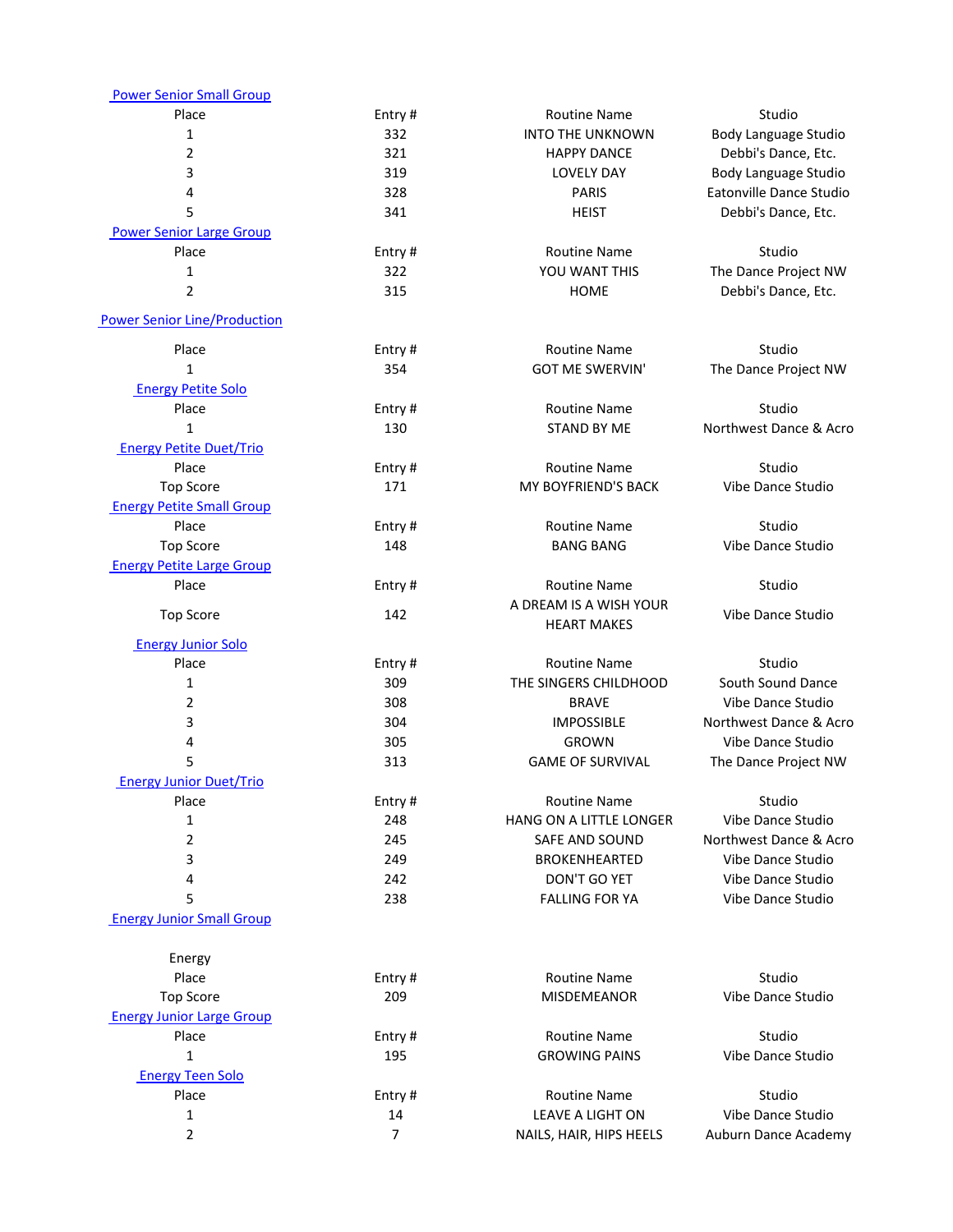| 3                              | 13     | <b>BITTER EARTH</b>                     | Northwest Dance & Acro   |
|--------------------------------|--------|-----------------------------------------|--------------------------|
| 4                              | 12     | YOU ARE A MEMORY                        | Vibe Dance Studio        |
| 5                              | 38     | NOTHING IS AS IT SEEMS                  | Northwest Dance & Acro   |
| 6                              | 11     | JENNY OF OLDSTONES                      | Auburn Dance Academy     |
| 7                              | 33     | POISON IN THE WATER                     | Northwest Dance & Acro   |
| 8                              | 34     | <b>RAIN DANCE</b>                       | Vibe Dance Studio        |
| 9                              | 37     | DEPTH OVER DISTANCE                     | Vibe Dance Studio        |
| 10                             | 18     | <b>WYLD</b>                             | Vibe Dance Studio        |
| <b>Energy Teen Duet/Trio</b>   |        |                                         |                          |
| Place                          | Entry# | <b>Routine Name</b>                     | Studio                   |
| 1                              | 456    | <b>CONVERSATIONS</b>                    | Vibe Dance Studio        |
| 2                              | 442    | DIABLO ROJO                             | Auburn Dance Academy     |
| 3                              | 448    | DO IT                                   | Vibe Dance Studio        |
| 4                              | 437    | CRY TO ME                               | Vibe Dance Studio        |
| 5                              | 445    | SO MUCH BETTA                           | Vibe Dance Studio        |
| 6                              | 446    | <b>HUSTLE</b>                           | Vibe Dance Studio        |
| 7                              | 455    | <b>WHAT IS LOVE</b>                     | Vibe Dance Studio        |
| 8                              | 459    | THE SANDERSON SISTERS                   | Vibe Dance Studio        |
| 9                              | 449    | <b>TOUCH IT</b>                         | Auburn Dance Academy     |
| 10                             | 438    | SHOWTIME!                               | Vibe Dance Studio        |
| <b>Energy Teen Small Group</b> |        |                                         |                          |
| Place                          | Entry# | <b>Routine Name</b>                     | Studio                   |
| 1                              | 412.1  | SHOW OUT                                | Vibe Dance Studio        |
| $\overline{2}$                 | 390    | <b>BRING THE FUNK BACK</b>              | Auburn Dance Academy     |
| 3                              | 385    | 2000'S PARTY                            | Vibe Dance Studio        |
|                                |        | WILL YOU STILL LOVE ME                  |                          |
| 4                              | 409    | <b>TOMORROW</b>                         | Vibe Dance Studio        |
| 5                              | 407    | WHEN I WAS DREAMING                     | Vibe Dance Studio        |
| 6                              | 413    | NO TIME TO DIE                          | Auburn Dance Academy     |
| 7                              | 391    | <b>EMPIRE</b>                           | The Dance Project NW     |
| 8                              | 415    | <b>SCARS</b>                            | Vibe Dance Studio        |
| 9                              | 418    | YOU SAY                                 | The Dance Project NW     |
| 10                             | 414    | <b>BEGIN AGAIN</b>                      | South Sound Dance        |
| <b>Energy Teen Large Group</b> |        |                                         |                          |
| Place                          | Entry# | <b>Routine Name</b>                     | Studio                   |
| $\mathbf 1$                    | 383    | WE HAVE IT ALL                          | Northwest Dance & Acro   |
| 2                              | 373    | SHAKE AND POP                           | Vibe Dance Studio        |
| 3                              | 379    | THE SCHUYLER SISTERS                    | Vibe Dance Studio        |
| <b>Energy Senior Solo</b>      |        |                                         |                          |
| Place                          | Entry# | <b>Routine Name</b>                     | Studio                   |
| 1                              | 77     | NE ME QUITTE PAS                        | Northwest Dance & Acro   |
| 2                              | 109    | ONWARD AND UPWARD                       | Northwest Dance & Acro   |
| 3                              | 87     | <b>SORROWS</b>                          | Northwest Dance & Acro   |
| 4                              | 85     | SHE DOES NOT BRAVE THE                  | Eatonville Dance Studio  |
|                                |        | <b>WAR</b>                              |                          |
| 5                              | 71     | FLY AS ME                               | Auburn Dance Academy     |
| 6                              | 94     | <b>FALL FOR YOU</b>                     | Vibe Dance Studio        |
| $\overline{7}$                 | 91     | <b>DARLING</b>                          | The Dance Project NW     |
| 8                              | 107    | WHEN NOBODY REMEMBERS I<br><b>EXIST</b> | Vibe Dance Studio        |
| 9                              | 76     | HURT ME ONCE                            | Vibe Dance Studio        |
| 10                             | 100    | <b>FIFTH QUEEN</b>                      | Auburn Dance Academy     |
|                                |        |                                         |                          |
| 11                             | 54     | SHE USED TO BE MINE                     | Charisma School of Dance |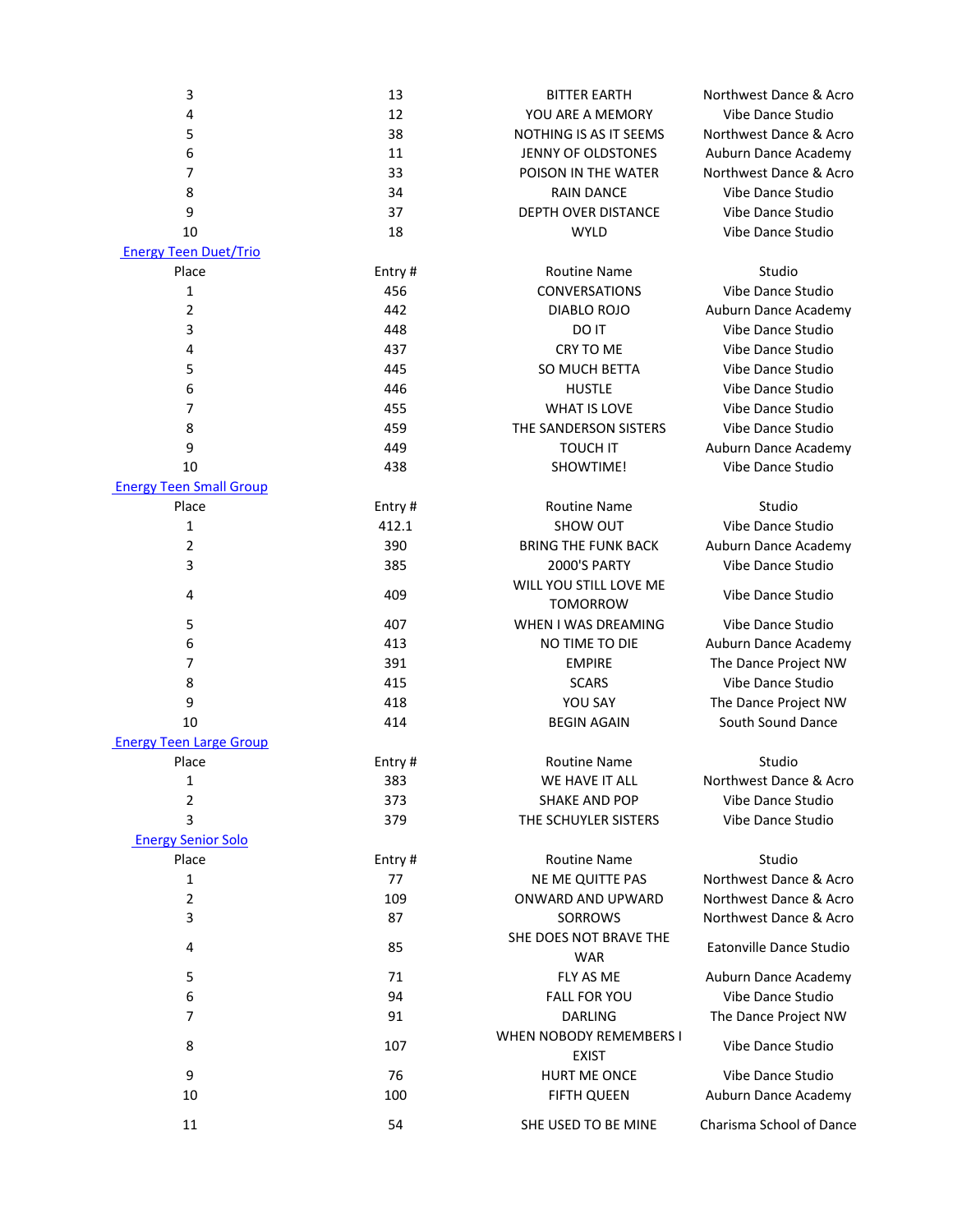| 12                                     | 73         | <b>TROUBLE AHEAD</b>     | Northwest Dance & Acro                    |
|----------------------------------------|------------|--------------------------|-------------------------------------------|
| 13                                     | 92         | LEAVING                  | <b>Revolution Dance Factory</b>           |
| 14                                     | 79         | <b>CHERRY BLOSSOM</b>    | <b>Trilogy Dance Company</b>              |
| 15                                     | 83         | <b>STRANGE</b>           | Eatonville Dance Studio                   |
| <b>Energy Senior Duet/Trio</b>         |            |                          |                                           |
| Place                                  | Entry#     | <b>Routine Name</b>      | Studio                                    |
| 1                                      | 366        | <b>HOLD ON TIGHT</b>     | Vibe Dance Studio                         |
| $\overline{2}$                         | 362        | LEAVING                  | Northwest Dance & Acro                    |
| 3                                      | 364        | TOOT THAT                | The Dance Project NW                      |
| 4                                      | 359        | <b>STEPS OF POMPEII</b>  | Auburn Dance Academy                      |
| 5                                      | 357        | <b>MY IMMORTAL</b>       | Eatonville Dance Studio                   |
| 6                                      | 365        | ME IN 20 YEARS           | Vibe Dance Studio                         |
| 7                                      | 361        | EL TANGO ROXANNE         | Auburn Dance Academy                      |
| 8                                      | 363        | <b>HYPNOSIS</b>          | Eatonville Dance Studio                   |
| 9                                      | 358        | MY PEROGATIVE            | Vibe Dance Studio                         |
| 10                                     | 367        | CELLOPHANE               | South Sound Dance                         |
| <b>Energy Senior Small Group</b>       |            |                          |                                           |
| Place                                  | Entry#     | <b>Routine Name</b>      | Studio                                    |
| 1                                      | 334        | PASS THE BEAT            | Auburn Dance Academy                      |
| $\overline{2}$                         | 353        | <b>METADATA</b>          | Auburn Dance Academy                      |
| 3                                      | 337        | <b>FALLEN</b>            | Northwest Dance & Acro                    |
| 4<br>5                                 | 368<br>335 | <b>SIX</b><br>CELLOPHANE | Auburn Dance Academy<br>Vibe Dance Studio |
| 6                                      | 340        | ONE LAST TIME            | Auburn Dance Academy                      |
| 7                                      | 323        | <b>BAD</b>               | Vibe Dance Studio                         |
| 8                                      | 346        | LADIE'Z IN THIS BIA BIA  | Auburn Dance Academy                      |
| 9                                      | 339        | <b>BURY A FRIEND</b>     | Eatonville Dance Studio                   |
| 10                                     | 324        | <b>NEW YORK NEW YORK</b> | Auburn Dance Academy                      |
| <b>Energy Senior Large Group</b>       |            |                          |                                           |
| Place                                  | Entry#     | <b>Routine Name</b>      | Studio                                    |
| 1                                      | 316        | <b>HANDS IN THE AIR</b>  | Vibe Dance Studio                         |
| <b>Industry Dance Awards Best Jazz</b> |            |                          |                                           |
|                                        |            |                          |                                           |
| Place                                  | Entry#     | <b>Routine Name</b>      | Studio                                    |
| $\mathbf 1$                            | 316        | HANDS IN THE AIR         | Vibe Dance Studio                         |
| <b>Industry Dance Awards Best</b>      |            |                          |                                           |
| Lyrical/Modern/Contemporary            |            |                          |                                           |
| Place                                  | Entry#     | <b>Routine Name</b>      | Studio                                    |
| $\mathbf{1}$                           | 335        | CELLOPHANE               | Vibe Dance Studio                         |
| <b>Industry Dance Awards Best</b>      |            |                          |                                           |
| Musical Theater/Novelty/Character      |            |                          |                                           |
| Place                                  | Entry#     | <b>Routine Name</b>      | Studio                                    |
| $\mathbf{1}$                           | 368        | <b>SIX</b>               | Auburn Dance Academy                      |
| <b>Industry Dance Awards Best Hip</b>  |            |                          |                                           |
| Hop                                    |            |                          |                                           |
| Place                                  | Entry#     | <b>Routine Name</b>      | Studio                                    |
| $\mathbf{1}$                           | 353        | <b>METADATA</b>          | Auburn Dance Academy                      |
| <b>Industry Dance Awards Best</b>      |            |                          |                                           |
| Open/Acro/Ballet                       |            |                          |                                           |
| Place                                  | Entry#     | <b>Routine Name</b>      | Studio                                    |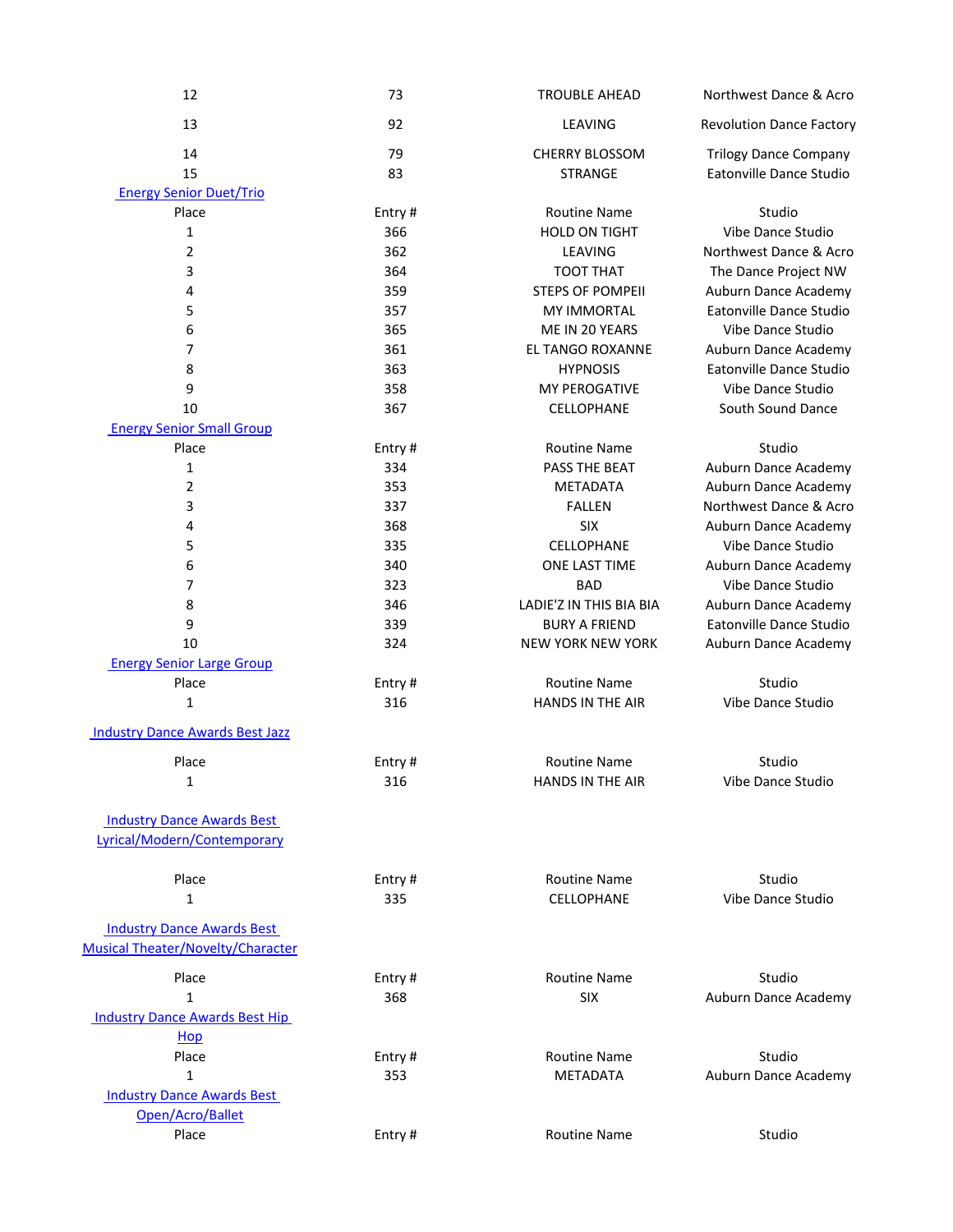| I |  |
|---|--|

1 383 383 WE HAVE IT ALL Northwest Dance & Acro

| <b>Industry Dance Awards Best Tap</b> |         |                      |                        |
|---------------------------------------|---------|----------------------|------------------------|
| Place                                 | Entry#  | <b>Routine Name</b>  | Studio                 |
|                                       | 334     | PASS THE BEAT        | Auburn Dance Academy   |
| <b>People's Choice Awards</b>         |         |                      |                        |
| Place                                 | Entry#  | <b>Routine Name</b>  | Studio                 |
|                                       | 323     | <b>BAD</b>           | Vibe Dance Studio      |
| <b>Highest Scoring Solo of</b>        |         |                      |                        |
| Competition                           |         |                      |                        |
| Place                                 | Entry # | <b>Routine Name</b>  | Studio                 |
|                                       | 77      | NE ME QUITTE PAS     | Northwest Dance & Acro |
| <b>Highest Scoring Group of</b>       |         |                      |                        |
| Competition                           |         |                      |                        |
| Place                                 | Entry#  | <b>Routine Name</b>  | Studio                 |
| 1                                     | 334     | <b>PASS THE BEAT</b> | Auburn Dance Academy   |

## **Energy Elite Experience Winners**

| Entry#                      | <b>Entry Name</b>                            | Studio                         |                  |
|-----------------------------|----------------------------------------------|--------------------------------|------------------|
| 142                         | A DREAM IS A WISH YOUR<br><b>HEART MAKES</b> | Vibe Dance Studio              |                  |
| 145                         | <b>SUSHI</b>                                 | <b>Trilogy Dance Company</b>   |                  |
| 146                         | <b>ANGEL TOWN</b>                            | <b>PacWest Performing Arts</b> |                  |
| 147                         | <b>WAZUP</b>                                 | Auburn Dance Academy           |                  |
| 176                         | <b>WILLOW</b>                                | <b>Allegro Dance Studios</b>   |                  |
| 186                         | <b>BEETLEJUICE</b>                           | The Dance Center               |                  |
| 194                         | DON'T RAIN ON MY PARADE                      | The Dance Project NW           |                  |
| 213                         | <b>HIDE AND SEEK</b>                         | Debbi's Dance ETC.             |                  |
| 208                         | NICEST KIDS IN TOWN                          | Eatonville Dance Studio        |                  |
| 314                         | TIL IT HAPPENS TO YOU                        | The Dance Project NW           |                  |
| 333                         | <b>HEY NA</b>                                | Debbi's Dance ETC.             |                  |
| 316                         | HANDS IN THE AIR                             | Vibe Dance Studio              |                  |
| 317                         | I'LL NEVER LOVE AGAIN                        | Auburn Dance Academy           |                  |
| 325                         | <b>HARD KNOCK LIFE</b>                       | The Dance Room                 |                  |
| 383                         | WE HAVE IT ALL                               | NW Dance & Acro                |                  |
| 410                         | <b>DON'T EVEN</b>                            | <b>Evolution Dance</b>         |                  |
| 398                         | <b>CLEOPATRA</b>                             | <b>High Impact Dance</b>       |                  |
| <b>Energy Title Winners</b> |                                              |                                |                  |
| Entry#                      | <b>Routine Name</b>                          | Studio                         | Dancer           |
| <b>Junior</b>               |                                              |                                |                  |
| 312                         | <b>FABULOUS</b>                              | Vibe Dance Studio              | Ava Miller       |
| <b>Teen</b>                 |                                              |                                |                  |
| 14                          | <b>LEAVE A LIGHT ON</b>                      | Vibe Dance Studio              | Elizabeth Remily |
| <b>Senior</b>               |                                              |                                |                  |
| 77                          | <b>NE ME QUITTE PAS</b>                      | Northwest Dance & Acro         | Isabella Spidell |

## **ADCC STUDIO OF EXCELLENCE**

The Dance Project NW